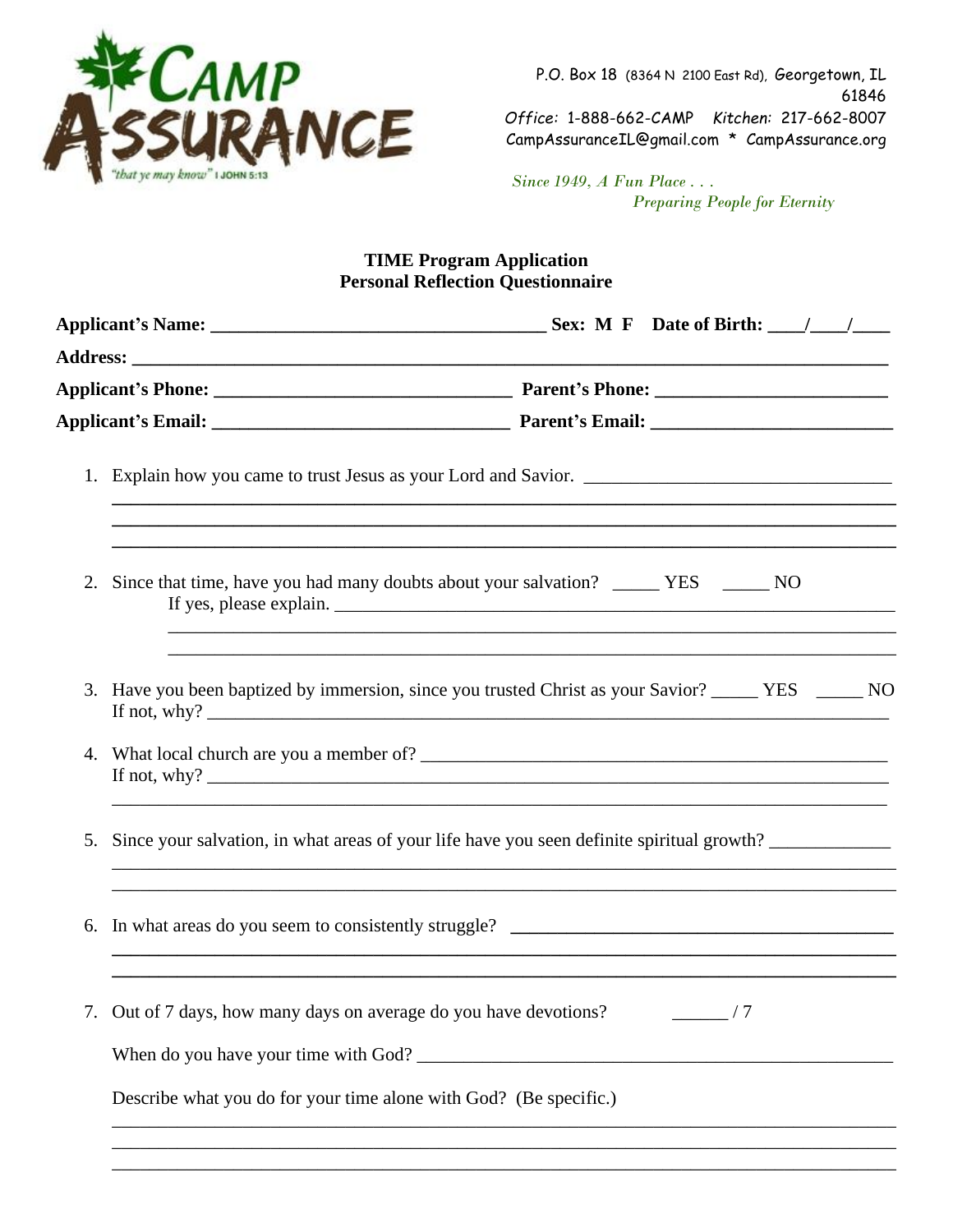8. If you could change anything about yourself, what would it be (examples: past, appearance, abilities, family, lifestyle, schooling, etc.)? \_\_\_\_\_\_\_\_\_\_\_\_\_\_\_\_\_\_\_\_\_\_\_\_\_\_\_\_\_\_\_\_\_\_\_\_\_\_\_\_\_\_\_\_\_\_\_\_\_\_\_\_\_\_\_\_

\_\_\_\_\_\_\_\_\_\_\_\_\_\_\_\_\_\_\_\_\_\_\_\_\_\_\_\_\_\_\_\_\_\_\_\_\_\_\_\_\_\_\_\_\_\_\_\_\_\_\_\_\_\_\_\_\_\_\_\_\_\_\_\_\_\_\_\_\_\_\_\_\_\_\_\_\_\_\_\_\_\_\_\_

- 9. Are you actively sharing the Gospel to the lost in your neighborhood and community? If so, give two examples of your witnessing efforts within the past six months. \_\_\_\_\_\_\_\_\_\_\_\_\_\_\_\_\_\_\_\_\_\_\_\_\_\_\_\_\_\_\_\_
- 10. Do you kindly confront friends about sin or sinful choices in their lives? If so, give two examples of that within the last six months. \_\_\_\_\_\_\_\_\_\_\_\_\_\_\_\_\_\_\_\_\_\_\_\_\_\_\_\_\_\_\_\_\_\_\_\_\_\_\_\_\_\_\_\_\_\_\_\_\_\_\_\_\_\_\_\_\_\_\_\_\_\_

\_\_\_\_\_\_\_\_\_\_\_\_\_\_\_\_\_\_\_\_\_\_\_\_\_\_\_\_\_\_\_\_\_\_\_\_\_\_\_\_\_\_\_\_\_\_\_\_\_\_\_\_\_\_\_\_\_\_\_\_\_\_\_\_\_\_\_\_\_\_\_\_\_\_\_\_\_\_\_\_\_\_\_\_

\_\_\_\_\_\_\_\_\_\_\_\_\_\_\_\_\_\_\_\_\_\_\_\_\_\_\_\_\_\_\_\_\_\_\_\_\_\_\_\_\_\_\_\_\_\_\_\_\_\_\_\_\_\_\_\_\_\_\_\_\_\_\_\_\_\_\_\_\_\_\_\_\_\_\_\_\_\_\_\_\_\_\_\_ \_\_\_\_\_\_\_\_\_\_\_\_\_\_\_\_\_\_\_\_\_\_\_\_\_\_\_\_\_\_\_\_\_\_\_\_\_\_\_\_\_\_\_\_\_\_\_\_\_\_\_\_\_\_\_\_\_\_\_\_\_\_\_\_\_\_\_\_\_\_\_\_\_\_\_\_\_\_\_\_\_\_\_\_

\_\_\_\_\_\_\_\_\_\_\_\_\_\_\_\_\_\_\_\_\_\_\_\_\_\_\_\_\_\_\_\_\_\_\_\_\_\_\_\_\_\_\_\_\_\_\_\_\_\_\_\_\_\_\_\_\_\_\_\_\_\_\_\_\_\_\_\_\_\_\_\_\_\_\_\_\_\_\_\_\_\_\_\_

11. Have you felt pressured at times by friends to do things you know are wrong? YES NO

| What types of things do they try to pressure you into doing? |  |  |
|--------------------------------------------------------------|--|--|
|                                                              |  |  |

\_\_\_\_\_\_\_\_\_\_\_\_\_\_\_\_\_\_\_\_\_\_\_\_\_\_\_\_\_\_\_\_\_\_\_\_\_\_\_\_\_\_\_\_\_\_\_\_\_\_\_\_\_\_\_\_\_\_\_\_\_\_\_\_\_\_\_\_\_\_\_\_\_\_\_\_\_\_\_\_\_\_\_\_

Explain how you tend to respond to that pressure.

\_\_\_\_\_\_\_\_\_\_\_\_\_\_\_\_\_\_\_\_\_\_\_\_\_\_\_\_\_\_\_\_\_\_\_\_\_\_\_\_\_\_\_\_\_\_\_\_\_\_\_\_\_\_\_\_\_\_\_\_\_\_\_\_\_\_\_\_\_\_\_\_\_\_\_\_\_\_\_\_\_\_\_\_

- 12. Describe any regular chores or responsibilities you have at home for which your parents regularly  $\alpha$  depend on you.
- 13. On a scale of 1-10, rate yourself on how well you handle the responsibilities you listed above.

1 2 3 4 5 6 7 8 9 10

\_\_\_\_\_\_\_\_\_\_\_\_\_\_\_\_\_\_\_\_\_\_\_\_\_\_\_\_\_\_\_\_\_\_\_\_\_\_\_\_\_\_\_\_\_\_\_\_\_\_\_\_\_\_\_\_\_\_\_\_\_\_\_\_\_\_\_\_\_\_\_\_\_\_\_\_\_\_\_\_\_\_\_\_

poor average excellent

14. How would your parents describe you at home?<br>a. An obedient attitude?

| 1.1.1000 would your puremed describe you at home.                              |        |  |  |     |  |  |        |  |                                          |
|--------------------------------------------------------------------------------|--------|--|--|-----|--|--|--------|--|------------------------------------------|
| a. An obedient attitude?                                                       |        |  |  |     |  |  |        |  | $1 \t2 \t3 \t4 \t5 \t6 \t7 \t8 \t9 \t10$ |
| b. A genuine love and compassionate spirit toward family? 1 2 3 4 5 6 7 8 9 10 |        |  |  |     |  |  |        |  |                                          |
| c. A serving and helpful spirit?                                               |        |  |  |     |  |  |        |  | $1 \t2 \t3 \t4 \t5 \t6 \t7 \t8 \t9 \t10$ |
| 15. Have you had a major conflict with your parents in the past?               | YES NO |  |  |     |  |  |        |  |                                          |
| Would you say it has been resolved to their satisfaction?                      |        |  |  |     |  |  | YES NO |  |                                          |
| 16. Is there, at this time, a continuing conflict with your parents?           |        |  |  | YES |  |  | NO     |  |                                          |
|                                                                                |        |  |  |     |  |  |        |  |                                          |
|                                                                                |        |  |  |     |  |  |        |  |                                          |

\_\_\_\_\_\_\_\_\_\_\_\_\_\_\_\_\_\_\_\_\_\_\_\_\_\_\_\_\_\_\_\_\_\_\_\_\_\_\_\_\_\_\_\_\_\_\_\_\_\_\_\_\_\_\_\_\_\_\_\_\_\_\_\_\_\_\_\_\_\_\_\_\_\_\_\_\_\_

\_\_\_\_\_\_\_\_\_\_\_\_\_\_\_\_\_\_\_\_\_\_\_\_\_\_\_\_\_\_\_\_\_\_\_\_\_\_\_\_\_\_\_\_\_\_\_\_\_\_\_\_\_\_\_\_\_\_\_\_\_\_\_\_\_\_\_\_\_\_\_\_\_\_\_\_\_\_\_\_\_\_\_\_

17. What are some hobbies and extra-curricular activities you enjoy (music, sports, clubs, etc.)?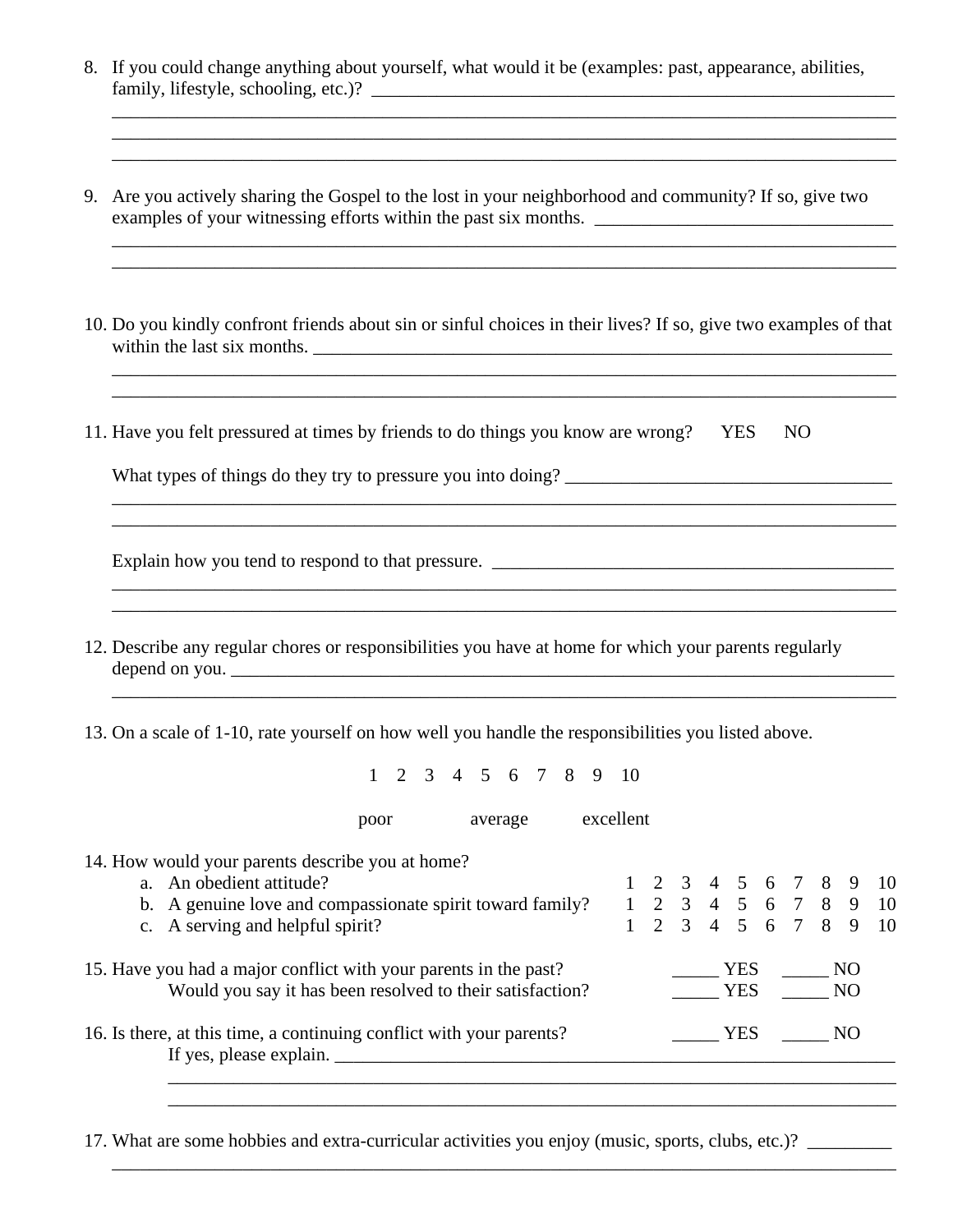| If you play an instrument, what instrument do you play? |
|---------------------------------------------------------|
| *Opportunity to participate in special music            |
| If you sing in a choir, what part do you sing?          |
| *Opportunity to sing in a staff choir                   |

- 19. How would you rate your three closest friends?
	- a. Godly and eager to do what is right
	- b. Good people, but somewhat apathetic; average spiritually
	- c. Struggling in their walk with God
	- d. Cold toward the things of God

20. Describe your future plans and goals (short-term and long-term) for your life. \_\_\_\_\_\_\_\_\_\_\_\_\_\_\_\_\_\_\_\_\_\_\_\_\_\_\_

21. Please explain why you would like to attend TIME and what would you like to see accomplished in your